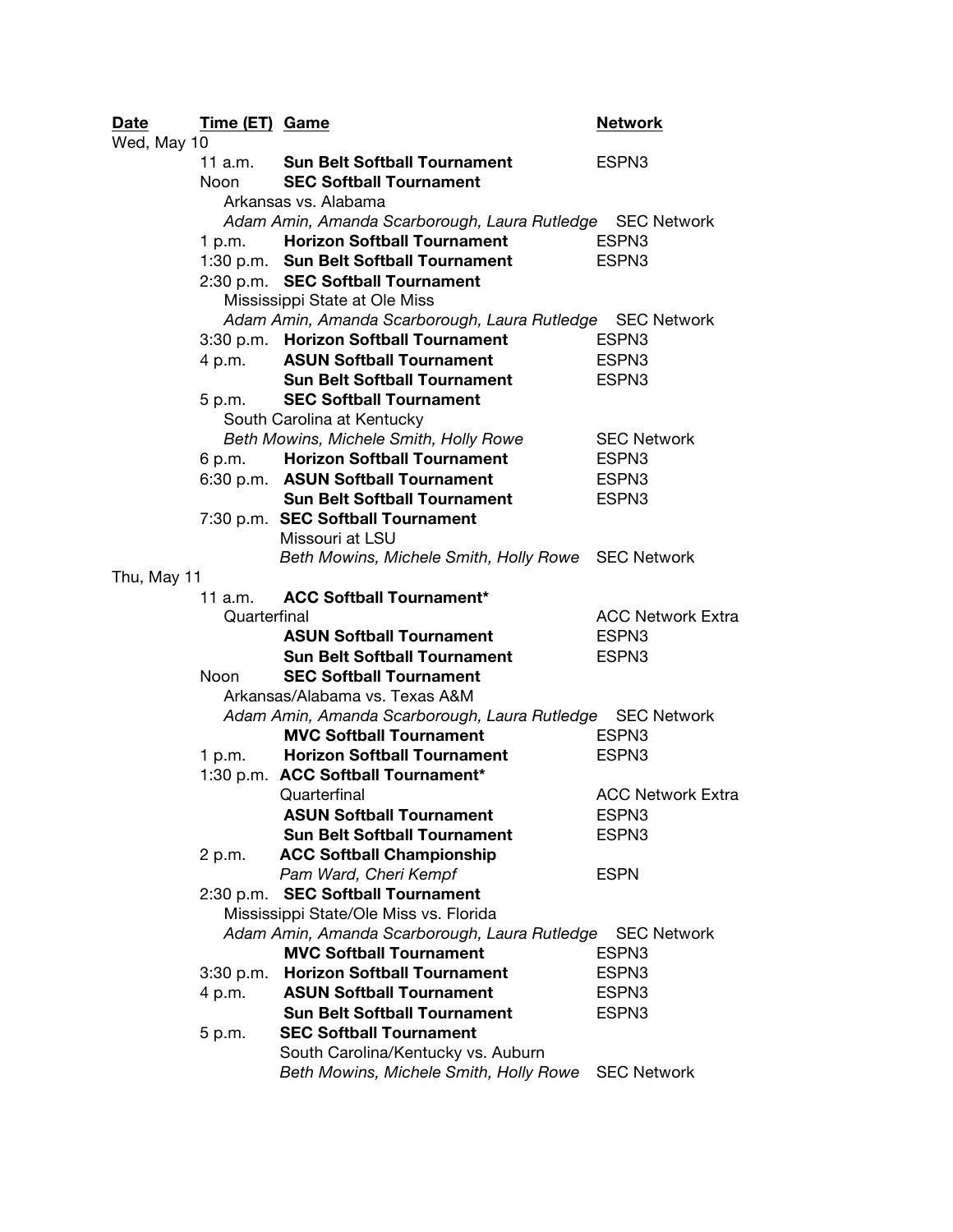|             |             | <b>ACC Softball Tournament*</b>                                  |                          |
|-------------|-------------|------------------------------------------------------------------|--------------------------|
|             |             | Quarterfinal                                                     | <b>ACC Network Extra</b> |
|             | 6 p.m.      | <b>Horizon Softball Tournament</b>                               | ESPN3                    |
|             |             | 5:30 p.m. SEC Softball Tournament                                |                          |
|             |             | Semifinals                                                       |                          |
|             |             | Beth Mowins, Amanda Scarborough, Michele Smith, Holly Rowe       | <b>ESPNU</b>             |
|             |             | 6:30 p.m. ASUN Softball Tournament                               | ESPN3                    |
|             |             | 7:30 p.m. SEC Softball Tournament                                |                          |
|             |             | Missouri/LSU vs. Tennessee                                       |                          |
|             |             | Beth Mowins, Michele Smith, Holly Rowe SEC Network               |                          |
|             |             | <b>ACC Softball Tournament*</b>                                  |                          |
|             |             | Quarterfinal                                                     | <b>ACC Network Extra</b> |
| Fri, May 12 |             |                                                                  |                          |
|             | <b>Noon</b> | <b>MVC Softball Tournament</b>                                   | ESPN3                    |
|             |             | <b>Big South Softball Tournament</b>                             | ESPN3                    |
|             |             | <b>Sun Belt Softball Tournament p</b>                            | ESPN3                    |
|             | 1 p.m.      | <b>ACC Softball Tournament*</b>                                  |                          |
|             |             | Semifinal                                                        | <b>ACC Network Extra</b> |
|             |             | <b>Horizon Softball Tournament</b>                               | ESPN3                    |
|             |             | 1:30 p.m. ASUN Softball Tournament                               | ESPN3                    |
|             | 2:30 p.m.   | <b>MVC Softball Tournament</b>                                   | ESPN3                    |
|             |             | <b>Big South Softball Tournament</b>                             | ESPN3                    |
|             | 3 p.m.      | <b>SEC Softball Tournament</b>                                   |                          |
|             |             | Semifinals                                                       |                          |
|             |             | Beth Mowins, Amanda Scarborough, Michele Smith, Holly Rowe ESPNU |                          |
|             |             | <b>Sun Belt Softball Tournament</b>                              | ESPN3                    |
|             |             | 3:30 p.m. ACC Softball Tournament*                               |                          |
|             |             | Semifinal                                                        | <b>ACC Network Extra</b> |
|             |             | <b>Horizon Softball Tournament</b>                               | ESPN3                    |
|             | 4 p.m.      | <b>Atlantic Sun Softball Tournament</b>                          | ESPN3                    |
|             |             | <b>Southland Softball Tournament</b>                             |                          |
|             |             | Championship Game                                                | ESPN3                    |
|             | 5 p.m.      | <b>MVC Softball Tournament</b>                                   | ESPN3                    |
|             |             | <b>Big South Softball Tournament</b>                             | ESPN3                    |
|             |             | 5:30 p.m. SEC Softball Tournament                                |                          |
|             |             | Beth Mowins, Amanda Scarborough, Michele Smith, Holly Rowe       | <b>ESPNU</b>             |
|             | 6 p.m.      | <b>Sun Belt Softball Tournament</b>                              | ESPN3                    |
|             |             | <b>Horizon Softball Tournament</b>                               | ESPN <sub>3</sub>        |
|             |             | 6:30 p.m. ASUN Softball Tournament                               | ESPN3                    |
|             | 7:30 p.m.   | <b>MVC Softball Tournament</b>                                   | ESPN3                    |
| Sat, May 13 |             |                                                                  |                          |
|             | Noon        | <b>American Softball Championship</b>                            |                          |
|             |             | Mark Neely, Jenny Dalton-Hill                                    | <b>ESPN</b>              |
|             |             | <b>Big South Softball Tournament</b>                             |                          |
|             |             | <b>Championship Game</b>                                         | ESPN3                    |
|             |             | <b>Southland Softball Tournament**</b>                           |                          |
|             |             | <b>Championship Game</b>                                         | ESPN3                    |
|             | 1 p.m.      | <b>MAC Softball Tournament</b>                                   |                          |
|             |             | Championship Game                                                | ESPN3                    |
|             |             | <b>Horizon Softball Tournament</b>                               |                          |
|             |             |                                                                  |                          |